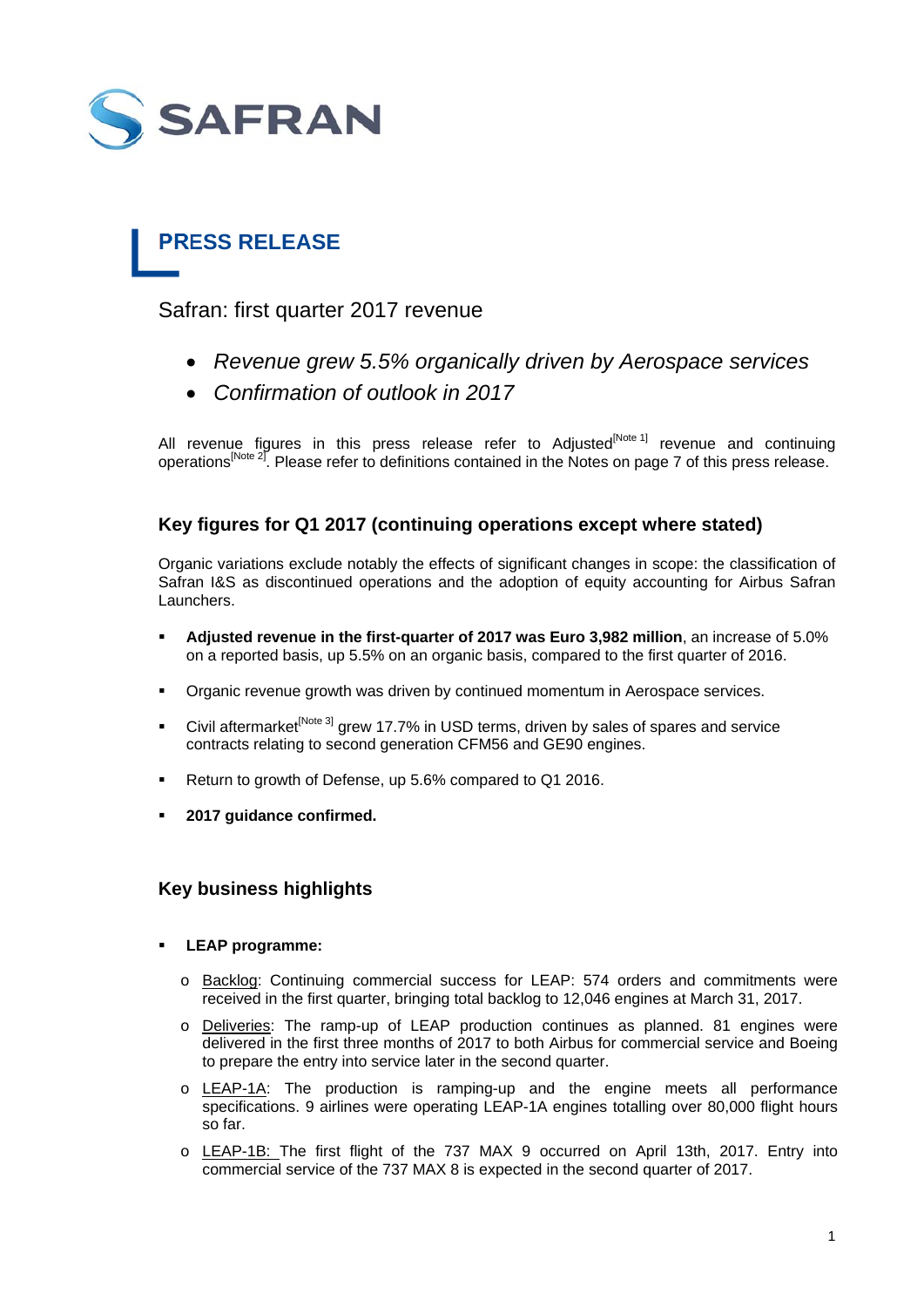

- o LEAP-1C: COMAC is preparing the C919 for its first flight, expected in the second quarter of 2017.
- **CFM56 programme**: CFM recorded firm orders and commitments for 122 CFM56 engines in the quarter. With 345 engines delivered, CFM56 production is, as expected, lower than in the year-ago period as airframers transition their production towards neo and MAX aircraft. 442 engines were delivered in Q1 2016.
- **Helicopter turbines**: Bell Helicopter delivered the first production 505 Jet Ranger X powered by the Arrius 2R.
- **Carbon brakes**: Several new contracts were signed during Q1, notably with Norwegian for 108 Boeing 737 MAX and Singapore Airlines for 47 A350
- **Electronics & Defense:** The French defense procurement agency (DGA) awarded Safran the development of an improved version of its Global Navigation System (SNG) for "Triomphant" class ballistic missile nuclear submarines in service.
- **Identity & Security** (discontinued operations): The sale of Safran's detection activities to Smiths Group was announced on April 6, 2017.

**Paris, 17:40 April 25, 2017** 

## **Executive commentary**

CEO Philippe Petitcolin commented:

*"The LEAP programme continues to progress in 2017. We celebrated with Air India the entry into*  service of their first A320neo, equipped with our 100<sup>th</sup> LEAP engine-nacelle propulsion unit and we *commenced delivery of series engines to Boeing to prepare the entry into service of the 737 MAX. Customers continue to express their satisfaction with the LEAP-1A availability and performance. The production ramp-up is proceeding and we are confident in our capacity to meet our commitments.* 

*In terms of strategic progress, we have finalised the sale of our detection businesses to Smiths Group and we do expect to close on the sale of our security and identity businesses during the second quarter.* 

*Lastly, the revenue growth we recorded in all of our activities demonstrates the strength of our end markets. The first quarter was a strong start to the year and we reaffirm our annual targets for adjusted revenue, adjusted recurring operating income and free cash flow."*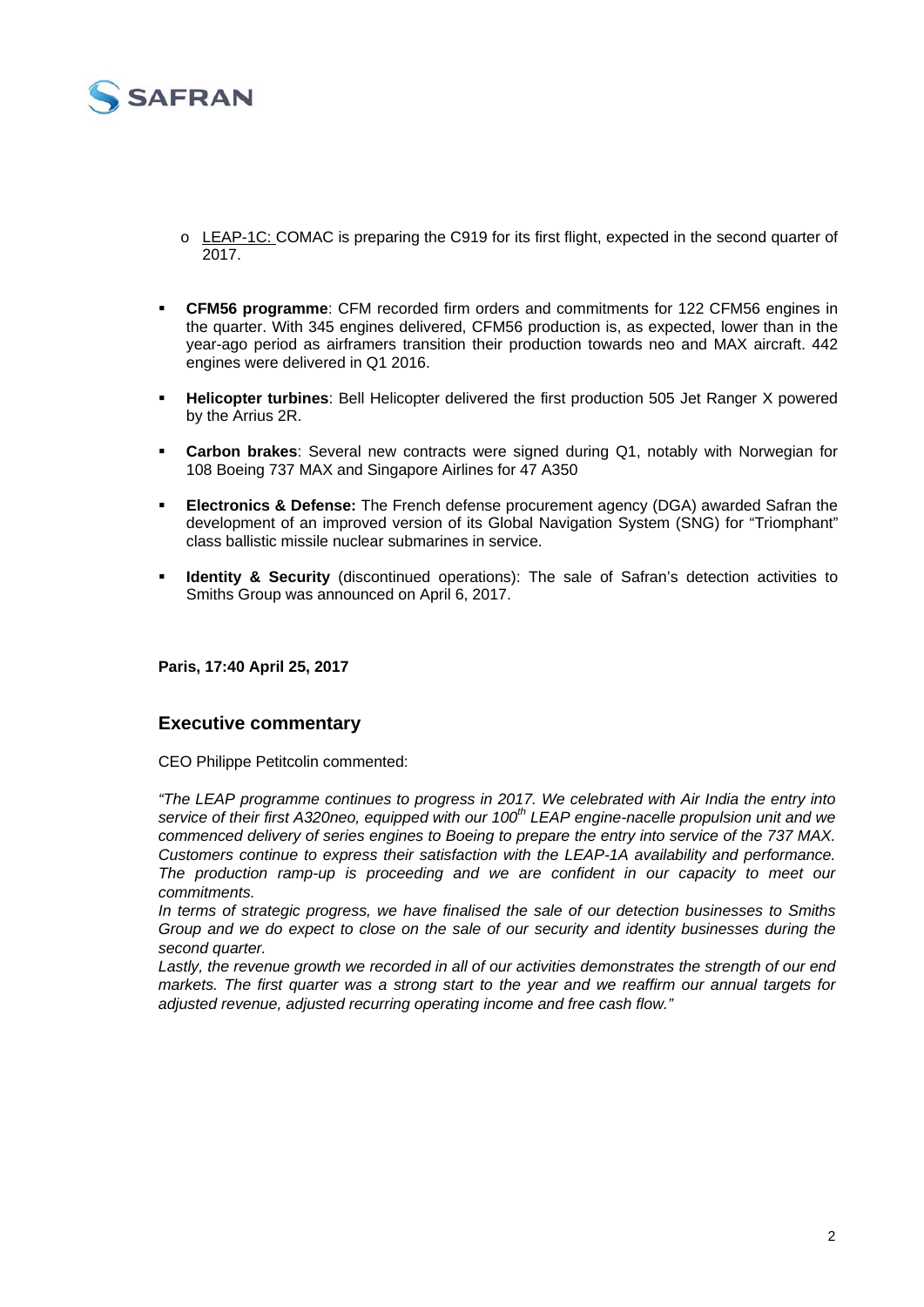

## **First-quarter 2017 revenue**

| Euros millions                | Propulsion | Aircraft<br>Equipment | Defense | Holding &<br><b>Others</b> | Safran |
|-------------------------------|------------|-----------------------|---------|----------------------------|--------|
| Q1 2016                       | 2,301      | 1,219                 | 269     | 2                          | 3,791  |
| Q1 2017                       | 2,360      | 1,335                 | 284     | 3                          | 3,982  |
| Reported growth               | 2.6%       | 9.5%                  | 5.6%    | na                         | 5.0%   |
| Impact of changes<br>in scope | $(5.0)\%$  | 0.7%                  | ٠       | na                         | (2.8)% |
| Currency impact               | 2.4%       | 2.6%                  | 1.1%    | na                         | 2.3%   |
| Organic growth                | 5.2%       | 6.2%                  | 4.5%    | na                         | 5.5%   |

All activities contributed to growth in the first quarter.

Organic revenue was determined by excluding the effect of changes in scope of consolidation (notably Euro 114 million in Q1 2016 for the space launcher activities since contributed to ASL). The net impact of currency variations was Euro 89 million reflecting a positive translation effect on non-Euro revenues, principally USD. The average USD/EUR spot rate was 1.06 to the Euro in the first quarter of 2017, compared to 1.10 in the year-ago period. The Group's hedge rate improved to USD 1.21 to the Euro in the first-quarter 2017 from USD 1.24 in Q1 2016.

# **Currency hedges**

Safran's hedging portfolio totalled USD 18.1 billion on April 11, 2017.

2017 to 2019: no changes to the Group's foreign exchange coverage are to be noted since the disclosures in the 2016 annual results announcement (February 24, 2017).

2020: coverage of net USD/EUR exposure increased to 2.0 billion and should rise to 6.4 billion by mid-2018 as long as USD/EUR remains below 1.25. Some instruments have knock-out barriers set at various levels between USD 1.18 and USD 1.45 with maturities up to two years. The target hedge rate lies in a range between 1.13 and 1.18 USD/EUR.

## **Full-year 2017 outlook confirmed**

In the first quarter of 2017, all the businesses comprising the Security activities are classified as "discontinued operations". As a result, the comparison to 2016 and guidance for 2017 are based on continuing operations: Aerospace Propulsion, Aircraft Equipment, Defense, Holding & Others.

In addition, starting on July 1, 2016, Safran accounts for its share in Airbus Safran Launchers using the equity method and no longer records revenue from space activities. In 2017 the change is expected to impact revenue by Euro 312 million corresponding to the first half of 2016 (of which 114 million euros in the first quarter) when these activities had been fully consolidated.

Safran confirms its expectation for 2017 on a full-year basis:

 Reported adjusted revenue to grow in the range 2% to 3% at an estimated average rate of USD 1.10 to the euro. Excluding the effect of the equity accounting of ASL from July 1, 2016, revenue growth is expected to be in the low to mid-single digits.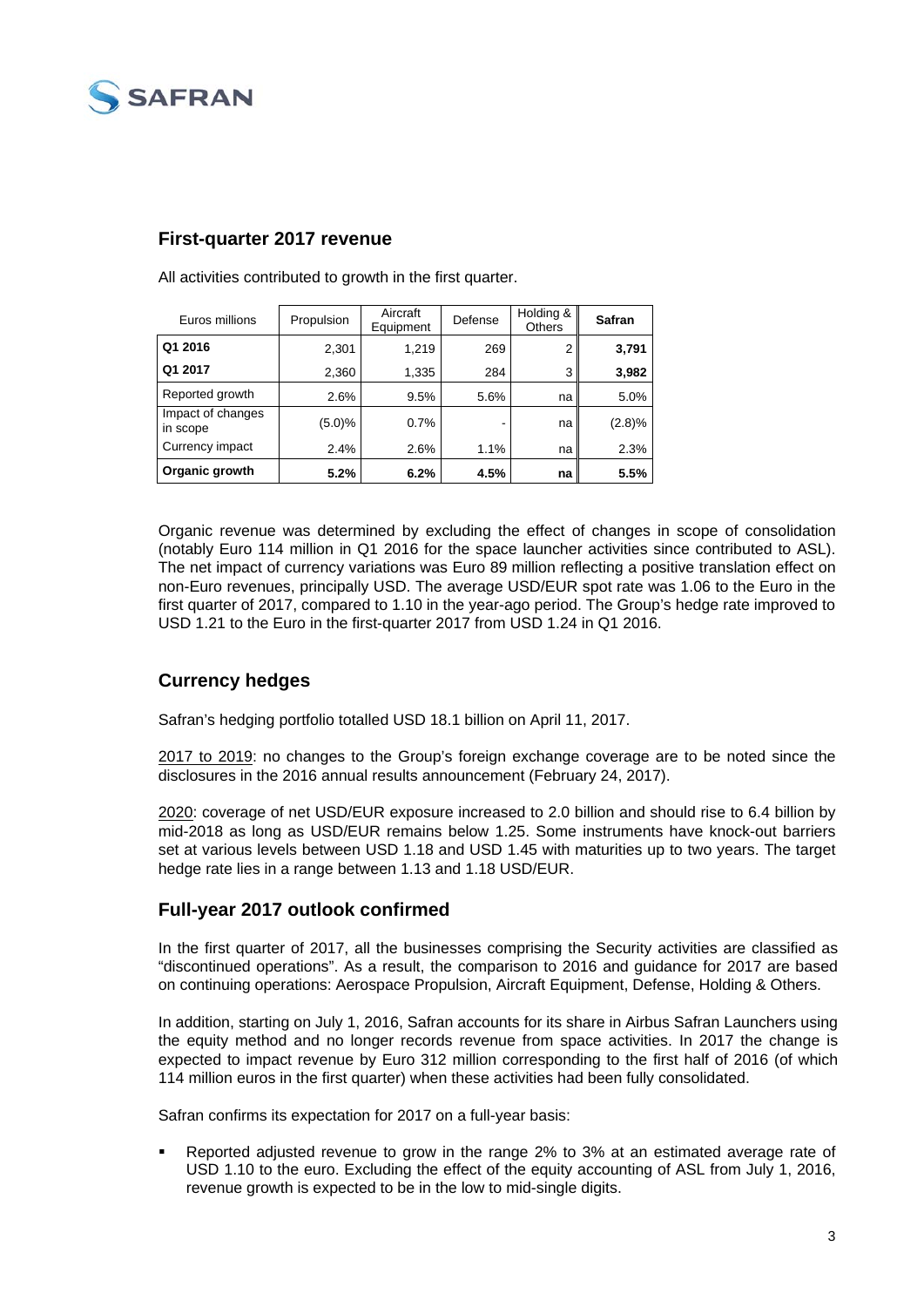

- Adjusted recurring operating income close to the 2016 level.
- Free cash flow representing above 45% of adjusted recurring operating income, an element of uncertainty being the rhythm of payments by state-clients.

The assumptions on which the guidance is based are unchanged compared to those outlined on February 24, 2017.

## **Exclusive negotiations for the acquisition of Zodiac Aerospace**

As communicated on March 14, 2017, Safran and Zodiac Aerospace are continuing their exclusive negotiations. These discussions will take into account the consequences of the developments communicated to the market that day by Zodiac Aerospace. The two groups will update the market as required.

## **Business commentary for the first quarter 2017**

## **Continuing activities**

## **Aerospace Propulsion**

First-quarter 2017 revenue was Euro 2,360 million, up 2.6% (5.2% on an organic basis) compared to revenue of Euro 2,301 million in the year-ago period. Service business on both civil and military programmes drove revenue growth.

OE revenues from civil engines declined as revenue from LEAP engines (81 units) did not offset lower shipments notably of CFM56 (97 fewer deliveries than in Q1 2016) and high thrust engine modules. Military OE revenues increased as M88 volumes were flat (7 units) and TP400 deliveries rose (+7 units). Despite higher volumes, helicopter turbines revenues declined close to 10%, impacted by mix skewed towards smaller engines.

Overall service revenue in Aerospace Propulsion was up 15.9% in Euro terms and represents a 61.6% share of sales in the quarter. Civil aftermarket revenue grew by 17.7% in USD terms, driven by sales of spares and service contracts relating to second generation CFM56 and GE90 engines. Helicopter turbine aftermarket revenues declined due to softer support activity, principally at customers in the Oil & Gas sector, and the grounding of part of the H225 Super Puma fleet.

Total new firm orders and commitments were received for 574 LEAP and 122 CFM56 engines in the first quarter. At March 31, 2017 the total backlog for these engines stood at 13,962 units and notably contains orders and commitments for 12,046 next-generation LEAP engines.

### **Aircraft Equipment**

First-quarter 2017 revenue of Euro 1,335 million increased 9.5% compared to Euro 1,219 million in the year-ago period. On an organic basis, revenue was up 6.2%.

OE revenues increased 9.6% compared to the year-ago quarter. Deliveries of wiring and landing gear shipsets for the A350 grew in line with the production rate ramp. 41 nacelles for A320neo were delivered in Q1 (none in Q1 2016), and during the quarter the milestone of 100 LEAP enginenacelle propulsion units was passed. Deliveries of thrust reversers and landing gear for A330 were slightly higher than in Q1 2016. Boeing 787 volumes were broadly flat this quarter. 13 nacelles for A380 were shipped in Q1, compared to 25 in the year-ago period. The volumes of thrust reversers for A320ceo declined as expected.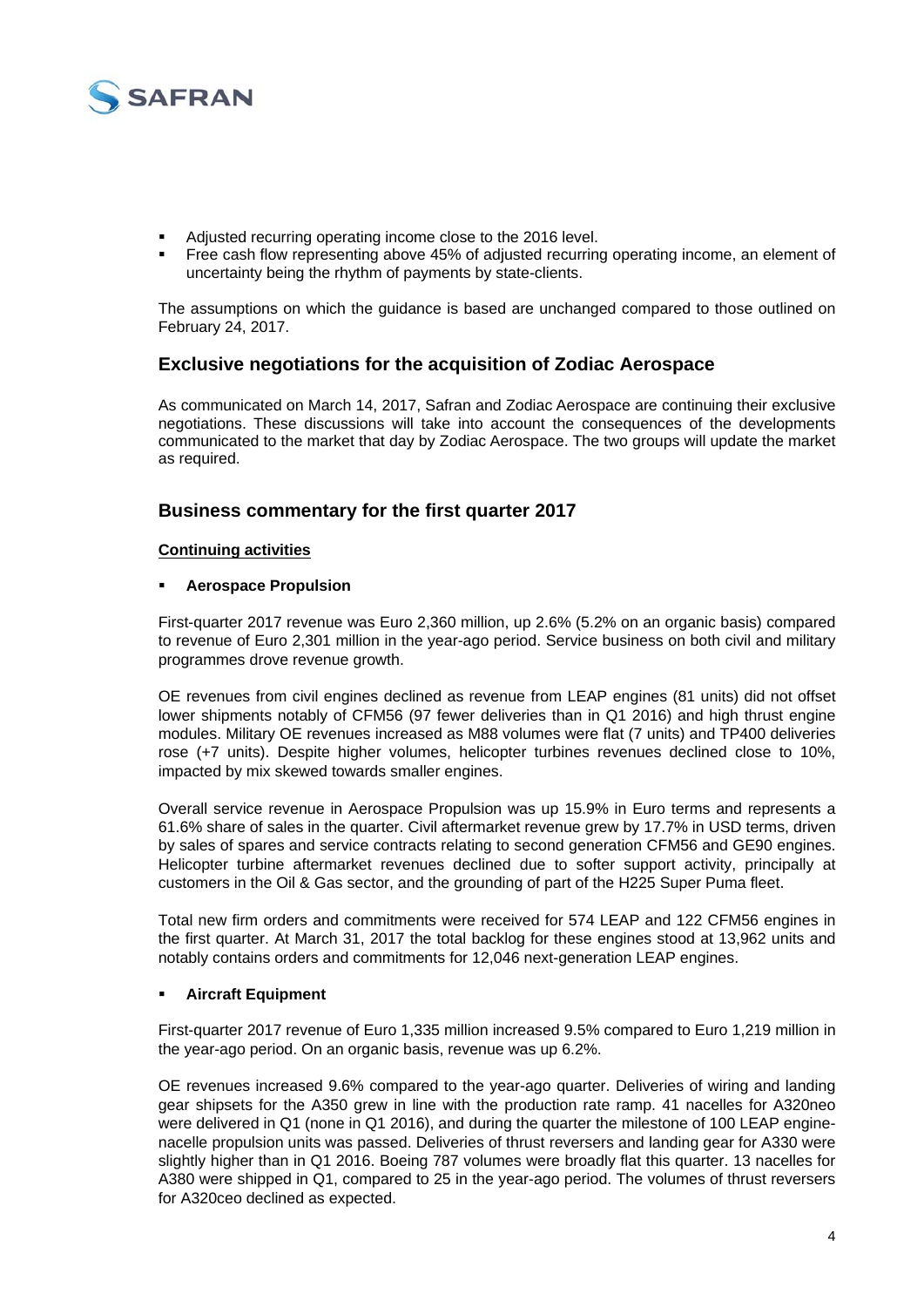

Service revenue was up 9.3% driven notably by growth of the installed base of carbon brakes and nacelles where sales of spare parts for A320neo contributed positively. Services account for 30.7% of total sales in the quarter.

### **Defense**

First-quarter 2017 revenue was Euro 284 million, up 5.6% compared to Euro 269 million in the previous year. On an organic basis, revenue increased by 4.5%.

A slight decline in avionics revenue, affected mostly by lower helicopter flight control systems shipments, was offset by a strong increase in sales of guidance kits and the start of the Patroller UAV programme.

## **Discontinued activities**

### **Security**

The Security activities recorded revenue of Euro 467 million in Q1 2017 compared to revenue in the year-ago period of Euro 449 million. The finalisation of the sale of Safran's detection businesses was announced on April 6, 2017.

# **Agenda**

2017 Annual general meeting June 15, 2017 H1 2017 earnings July 28, 2017 (pre-market)

\* \* \* \* \*

Safran will host today a conference call open to analysts, investors and media at 18:30 CET which can be accessed at +33 (0)1 70 77 09 38 (France), +44 (0) 203 367 9462 (UK) and +1 855 402 7763 (US). A replay will be available at +33 (0)1 72 00 15 00, +44 (0) 203 367 9460 and +1 877 642 3018 (access code 307786#).

The press release and presentation are available on the website at www.safran-group.com.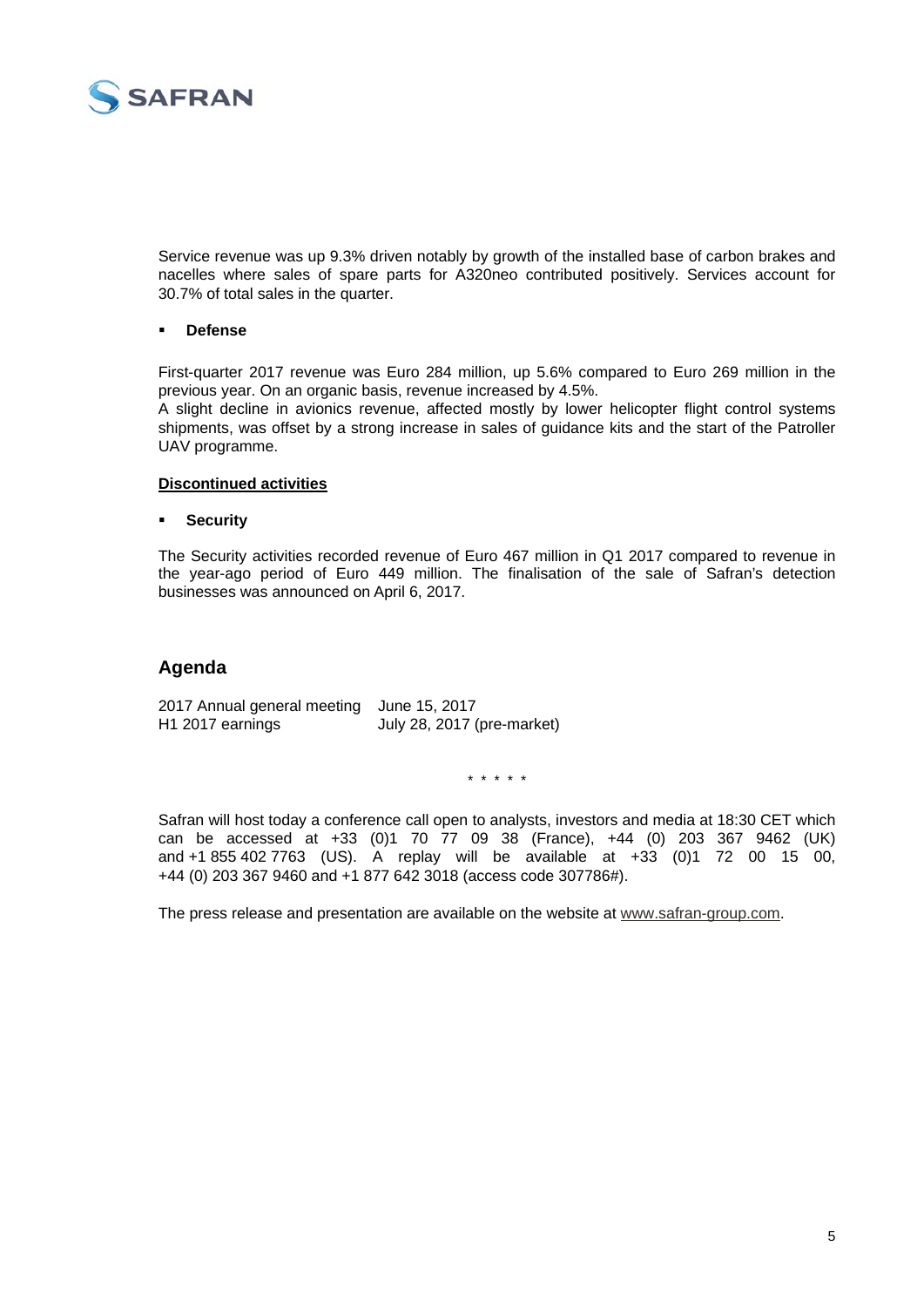

# **Key figures**

| Segment breakdown of<br>adjusted revenue<br>(In Euro million) | Q1 2016 | Q1 2017 | % change | % change<br>organic |
|---------------------------------------------------------------|---------|---------|----------|---------------------|
| Aerospace Propulsion                                          | 2.301   | 2.360   | 2.6%     | 5.2%                |
| Aircraft Equipment                                            | 1.219   | 1,335   | 9.5%     | 6.2%                |
| Defense                                                       | 269     | 284     | 5.6%     | 4.5%                |
| Holding & others                                              | 2       |         | na       | na                  |
| <b>Total Group</b>                                            | 3.791   | 3.982   | 5.0%     | 5.5%                |

| 2016 revenue by quarter<br>(In Euro million) | Q1 2016 | Q2 2016 | Q3 2016 | Q4 2016 | FY 2016 |
|----------------------------------------------|---------|---------|---------|---------|---------|
| Aerospace Propulsion                         | 2.301   | 2.556   | 2.056   | 2.478   | 9,391   |
| <b>Aircraft Equipment</b>                    | 1.219   | 1.323   | 1.208   | 1,395   | 5.145   |
| Defense                                      | 269     | 315     | 253     | 401     | 1,238   |
| Holding & others                             |         |         |         |         |         |
| <b>Total revenue</b>                         | 3,791   | 4,196   | 3.517   | 4.277   | 15.781  |

| Euro/USD rate             | Q1 2016 | Q1 2017 |
|---------------------------|---------|---------|
| Average spot rate         | 1.10    | 1.06    |
| Spot rate (end of period) | 1 14    | 1.07    |
| Hedge rate                | 1.24    | 1 21    |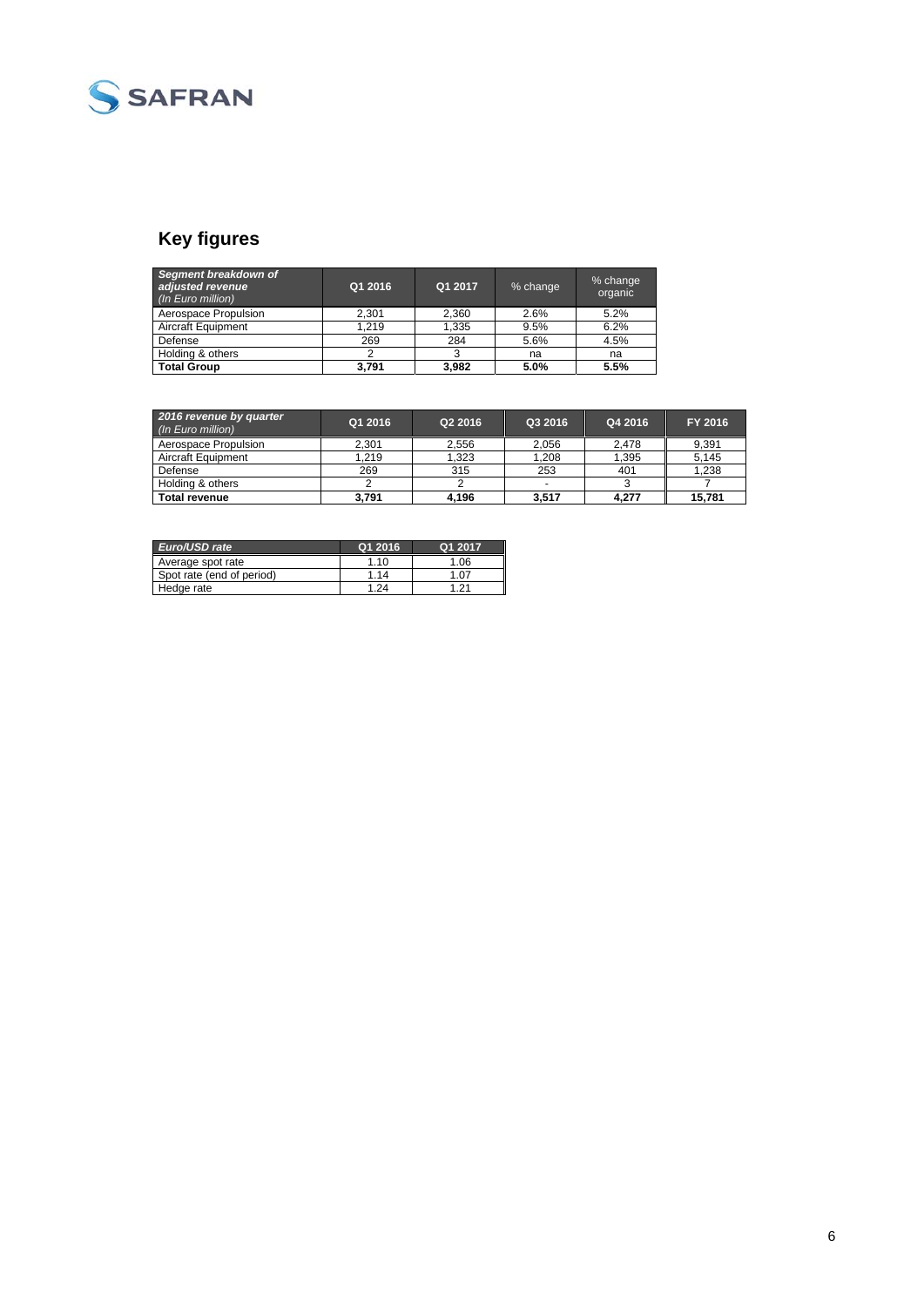

## **Notes**

#### **[1] Adjusted revenue**

To reflect the Group's actual economic performance and enable it to be monitored and benchmarked against competitors, Safran prepares an adjusted revenue.

Safran's consolidated revenue has been adjusted for the impact of:

- the mark-to-market of foreign currency derivatives, in order to better reflect the economic substance of the Group's overall foreign currency risk hedging strategy:
	- revenue net of purchases denominated in foreign currencies is measured using the effective hedged rate, i.e., including the costs of the hedging strategy,
	- all mark-to-market changes on foreign currency derivatives hedging future cash flows are neutralized.

| Q1 2017           |         | Hedge accounting                                |                                             | <b>Business combinations</b>                     |                                                 |                            |
|-------------------|---------|-------------------------------------------------|---------------------------------------------|--------------------------------------------------|-------------------------------------------------|----------------------------|
|                   | revenue | <b>Consolidated</b> Remeasurement<br>of revenue | Deferred<br>hedging gain<br>$(\text{loss})$ | Amortization<br>intangible<br>assets -<br>Sagem- | PPA impacts -<br>other business<br>combinations | <b>Adjusted</b><br>revenue |
| (In Euro million) |         |                                                 |                                             | Snecma                                           |                                                 |                            |
| Revenue           | 4.181   | (199)                                           | n/a                                         | n/a                                              | n/a                                             | 3,982                      |

First-quarter 2017 reconciliation between consolidated revenue and adjusted revenue:

### **[2] Discontinued operations**

Safran entered into exclusive negotiations with Advent International/Oberthur Technologies to sell Safran's identity and security activities (announced September 29, 2016). Following this decision, all the businesses comprising Safran's Identity & Security activities have been classified as "discontinued operations" at the end of September 2016, including detection activities which had been classified as assets and liabilities held for sale since the announcement on April 21, 2016 of the signing of an agreement for their sale to Smiths Group. The contribution of the I&S activities to Safran's financial statements is therefore presented separately from Safran's continuing operations: Propulsion, Aircraft Equipment, Defense and Holding & Others. The sale of Safran's detection activities to Smiths Group was announced on April 6, 2017.

### **[3] Civil aftermarket (expressed in USD)**

This unaudited performance indicator comprises spares and MRO (Maintenance, Repair & Overhaul) revenue for all civil aircraft engines for Safran Aircraft Engines and its subsidiaries only and reflects the Group's performance in civil aircraft engines aftermarket.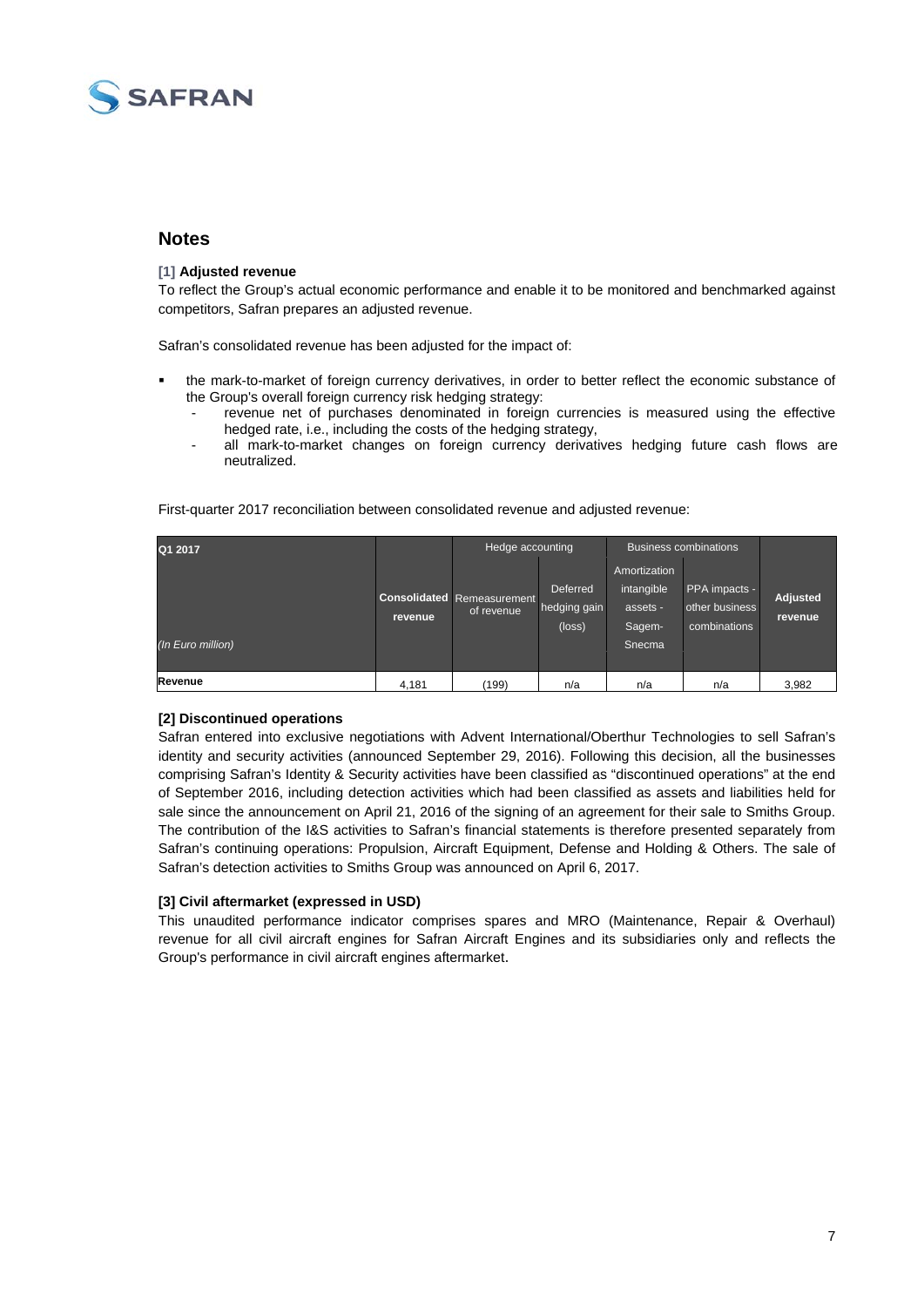

*Safran is a leading international high-technology group with three core businesses: Aerospace, Defense and Security (ongoing divestiture of Security business). Operating worldwide, the Group has 66,500 employees (Security included) and generated sales of 15.8 billion euros in 2016 (excluding Security). Working independently or in partnership, Safran holds world or European leadership positions in its core markets. The Group invests heavily in Research & Development to meet the requirements of changing markets, including expenditures of 1.7 billion euros in 2016 (excluding Security expenditures). Safran is listed on Euronext Paris and is part of the CAC40 index, as well as the Euro Stoxx 50 European index.* 

For more information : www.safran-group.com / Follow @Safran on Twitter "

#### **Press**

Catherine MALEK : catherine.malek@safrangroup.com / T +33 (0)1 40 60 80 28 Caroline COUDERT : caroline.coudert@safrangroup.com / T +33 (0)1 40 60 82 20

#### **Investors Relations**

Peter CAMPBELL : peter.campbell@safrangroup.com / T +33 (0)1 40 60 35 96 Frédéric LUCAND : frederic.lucand@safrangroup.com / T +33 (0)1 40 60 82 19 Cécilia MATISSART : cecilia.matissart@safrangroup.com / T +33 (0) 1 40 60 82 46